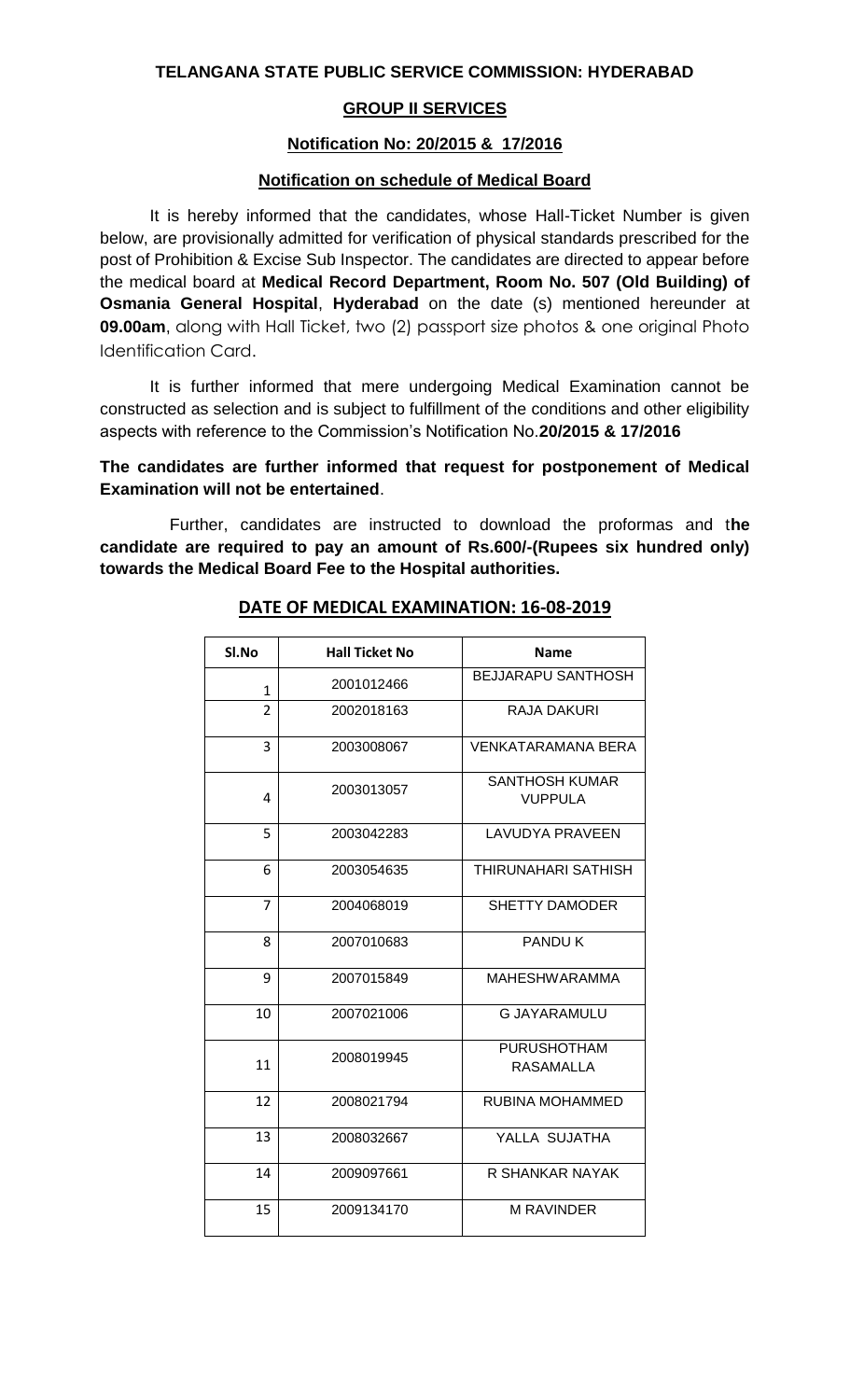| 16 | 2009233345 | SAMPATH PUTTAPAKA                         |
|----|------------|-------------------------------------------|
| 17 | 2002001687 | <b>GANGA REDDY E</b>                      |
| 18 | 2003012911 | V RAVI                                    |
| 19 | 2006002375 | <b>B SANGAMESHWAR</b><br><b>REDDY</b>     |
| 20 | 2006019983 | <b>GANDE SRINIVAS</b>                     |
| 21 | 2004027189 | <b>NALLALA RATHAN</b><br>PRASAD REDDY     |
| 22 | 2006001377 | <b>BIJILIPURAM ADARSH</b><br><b>KUMAR</b> |
| 23 | 2007004228 | <b>M SUSMITHA</b>                         |
| 24 | 2008002781 | KANKANALA SHISHUPAL<br><b>REDDY</b>       |
| 25 | 2008003159 | <b>RAPOLU SAROJA</b>                      |
| 26 | 2008005124 | PAGILLA NAGESH                            |
| 27 | 2008005969 | <b>ADELLI MADHU</b>                       |
| 28 | 2008013986 | <b>VAVILLA SURESH</b>                     |
| 29 | 2008023844 | <b>SHAIK JHANI</b>                        |
| 30 | 2008039909 | <b>GUGULOTHU</b><br><b>KRISHNAIAH</b>     |
| 31 | 2009068763 | BODAPATLA BALARAJU                        |
| 32 | 2009081124 | <b>RAMAVATH</b><br><b>SHIVAKRISHNA</b>    |
| 33 | 2009112725 | <b>BAGAM LAKSHMI</b><br><b>PRASANNA</b>   |
| 34 | 2009118810 | <b>DUTHA SANDEEP</b>                      |
| 35 | 2009118911 | <b>SARAM VIDHYADHAR</b>                   |
| 36 | 2009234510 | <b>GOPAGONI PARAMESH</b>                  |
| 37 | 2004050505 | <b>BELLAMKONDA</b><br><b>PRIYANKA</b>     |
| 38 | 2007040606 | R VENKATESHWAR<br><b>REDDY</b>            |
| 39 | 2009072164 | E SRAVAN KUMAR                            |
| 40 | 2009091230 | <b>BANOTH BHASKAR</b>                     |
| 41 | 2009093708 | RATHLAVATH NEHRU                          |
| 42 | 2009133163 | <b>THALLAPELLI</b><br><b>VENKANNA</b>     |
| 43 | 2009211971 | <b>SURESH KUMAR K</b>                     |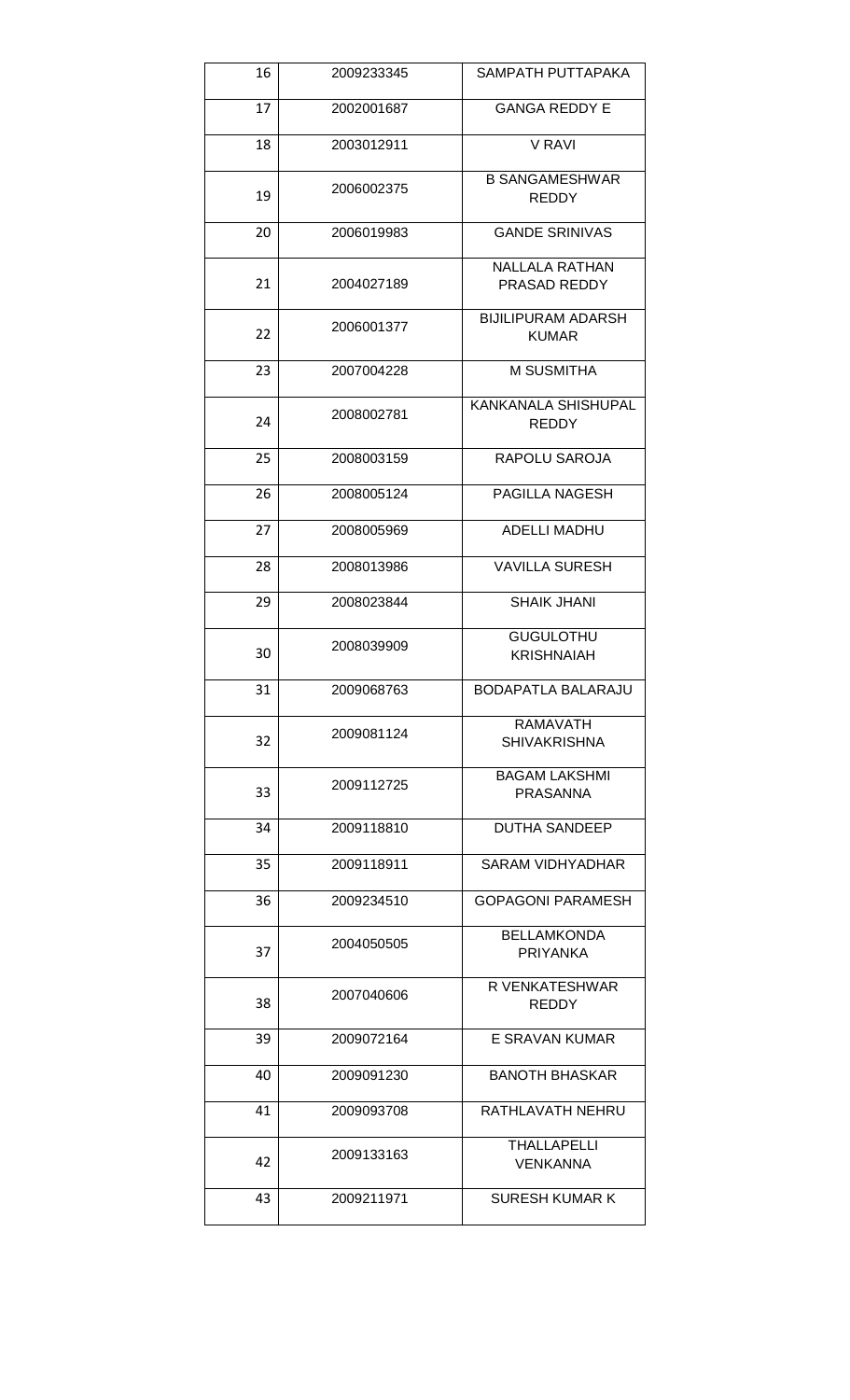| 44 | 2009215370 | SAIDULU MARYADA                       |
|----|------------|---------------------------------------|
| 45 | 2009228390 | LAVANYA VEDANTAM                      |
| 46 | 2009290638 | PRANEETH KUMAR M                      |
| 47 | 2009297269 | SINGIREDDY SUSHMA                     |
| 48 | 2003044804 | KANDLAKUNTA NARESH                    |
| 49 | 2004047740 | PANJALA SHIREESHA                     |
| 50 | 2007001883 | RAVI <sub>R</sub>                     |
| 51 | 2008016142 | RAMA RAO DEVANDLA                     |
| 52 | 2008028755 | ANIMALLA AKHILKUMAR                   |
| 53 | 2009069957 | <b>SUSHMA KASIREDDY</b>               |
| 54 | 2009103849 | <b>JAIPAL GORATI</b>                  |
| 55 | 2009126657 | M KRANTHI KUMAR                       |
| 56 | 2009176811 | RAGHAVENDAR GOUD J                    |
| 57 | 2009239762 | <b>PREMRAJ M</b>                      |
| 58 | 2009241474 | SALVADHI MOHAN BABU                   |
| 59 | 2009277237 | M ANANTHA REDDY                       |
| 60 | 2001000598 | <b>BONDLA MANASA</b>                  |
| 61 | 2003005106 | RAILLA SWATHI                         |
| 62 | 2003039682 | <b>CHERLA SURENDRA</b><br><b>BABU</b> |
| 63 | 2004035744 | <b>SAMALA SRIDHAR</b>                 |
| 64 | 2004088123 | <b>SHERLA SUMITHRA</b>                |
| 65 | 2005016720 | CHALLAGONDLA DIVYA                    |
| 66 | 2007022727 | <b>KALPANA K</b>                      |
| 67 | 2007039967 | S KAVYASRI                            |
| 68 | 2009098805 | PEETLA KIRAN                          |
| 69 | 2009099268 | <b>VEMULA SRISAILAM</b>               |
| 70 | 2009122213 | PADALA SRINIVAS<br><b>GOUD</b>        |
| 71 | 2009135322 | <b>SRINIVAS B</b>                     |
| 72 | 2009175203 | PASULA SAI KIRAN<br><b>REDDY</b>      |
| 73 | 2009178087 | PADALA KESAVARAO                      |
| 74 | 2009263931 | <b>JEJALA SRINATH REDDY</b>           |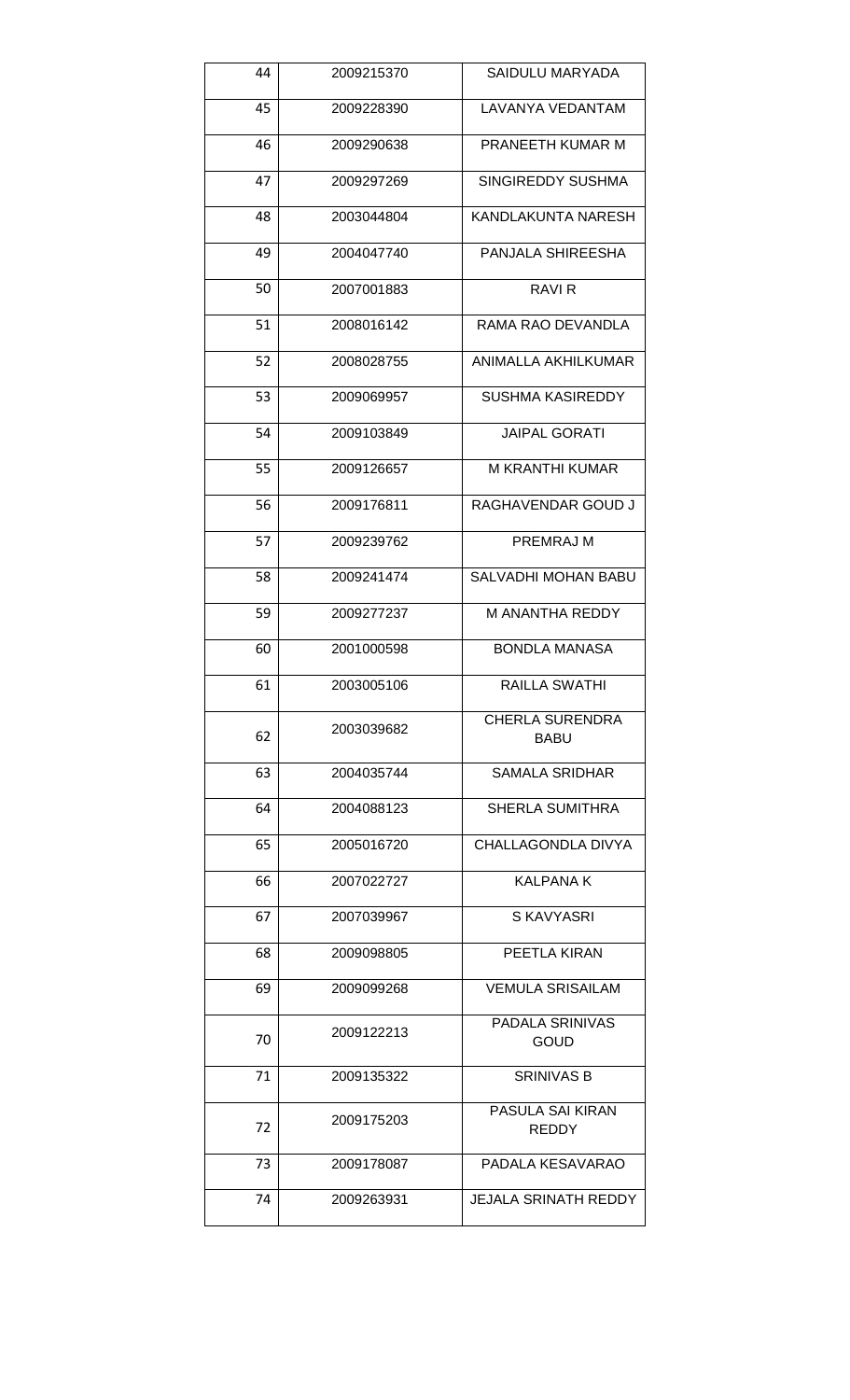| 75  | 2009265094 | <b>VADALA GOVARDHAN</b>        |
|-----|------------|--------------------------------|
| 76  | 2009291019 | <b>VEERLA VINOD KUMAR</b>      |
| 77  | 2001005007 | <b>MYSERLA SRAVYA</b>          |
|     |            | <b>PALAKURTHI</b>              |
| 78  | 2003043929 | <b>GEETHANJALI</b>             |
| 79  | 2004027361 | PONNALA NIROSHA                |
| 80  | 2008013730 | <b>BHOOKYA SHRAVANI</b>        |
| 81  | 2008014075 | NAGAMANI RAPOLU                |
| 82  | 2008015637 | PODILA MAHESH                  |
| 83  | 2008018206 | <b>GAJULA RAGHU</b>            |
| 84  | 2009066831 | <b>SURABHI NARESH</b>          |
| 85  | 2009069755 | ANKAM VIJAY KUMAR              |
| 86  | 2009077871 | N KISHAN                       |
| 87  | 2009082780 | <b>DHARAVAT</b><br>LAXMANNAYAK |
| 88  | 2009102425 | YELAGANDULA BHAVANI            |
| 89  | 2009114203 | <b>B MANOHAR RAO</b>           |
| 90  | 2009126313 | <b>G HYMAVATHI</b>             |
| 91  | 2009284068 | <b>TUPAKULA RAMYA</b>          |
| 92  | 2001010776 | <b>CHENNA SRIVIDYA</b>         |
| 93  | 2001015549 | <b>SAVANTH NAVEEN</b>          |
| 94  | 2002001434 | <b>DEVAGARI VIJAY KUMAR</b>    |
| 95  | 2002005419 | A NARESH                       |
| 96  | 2002007484 | <b>MUDAM SHARMILA</b>          |
| 97  | 2002007611 | P NARESH REDDY                 |
| 98  | 2002008324 | <b>B RAKESH</b>                |
| 99  | 2002010926 | K RAMAVATHI                    |
| 100 | 2002011491 | <b>INDUR DEEPIKA</b>           |

# **DATE OF MEDICAL EXAMINATION: 17-08-2019**

| Sl.No | <b>Hall Ticket No</b> | <b>Name</b> |
|-------|-----------------------|-------------|
|       | 2009134676            | M PALLAVI   |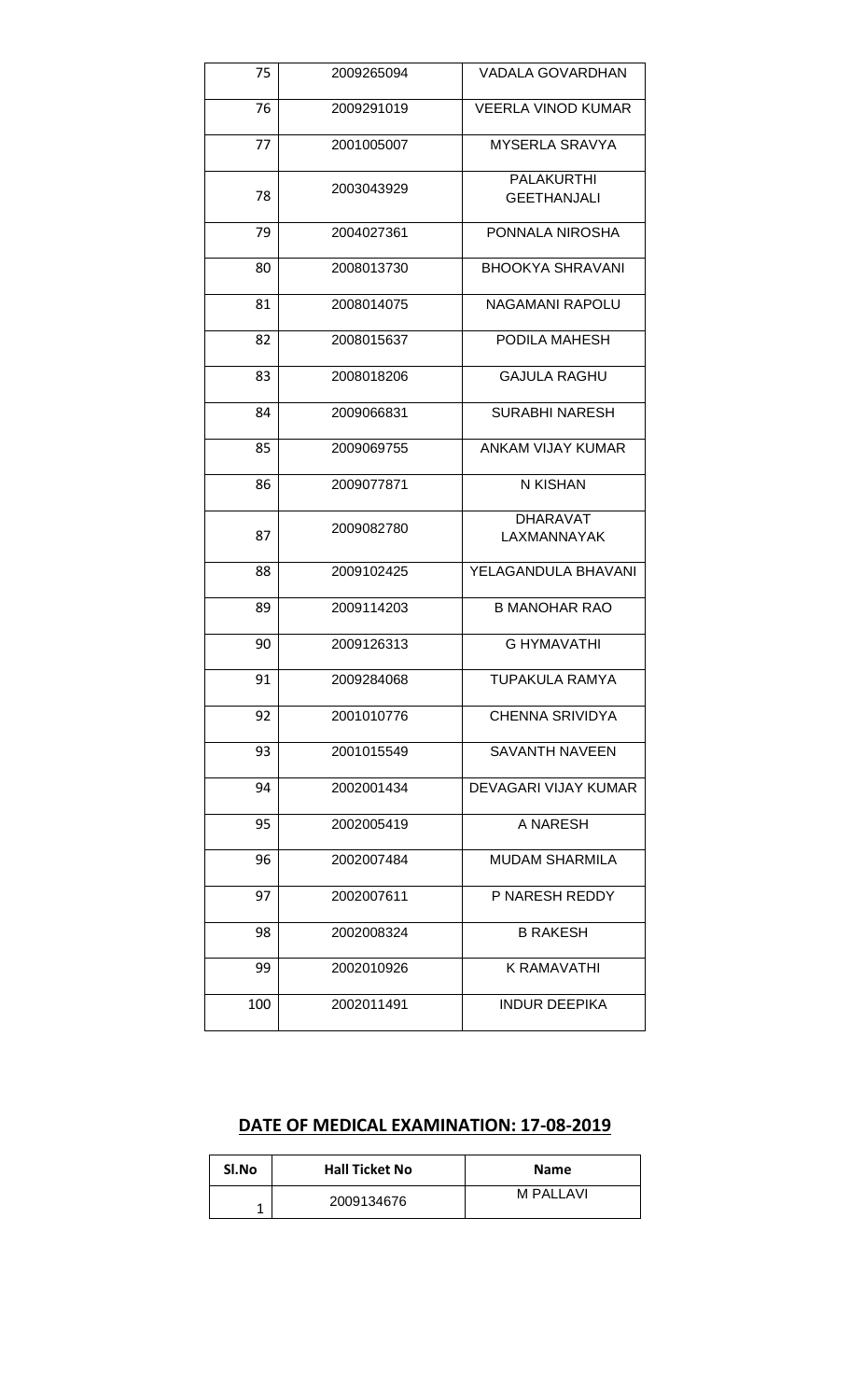| 2  | 2002019693 | <b>ONUGONDA SRIDEVI</b>                   |
|----|------------|-------------------------------------------|
|    |            | <b>KANOORU</b>                            |
| 3  | 2002028525 | <b>ABHISHEKAR</b>                         |
| 4  | 2002029406 | <b>TIRUPATI RAJESH</b>                    |
| 5  | 2002029551 | <b>B JYOTHSNA</b>                         |
|    |            | <b>SURYA VAMSHI</b>                       |
| 6  | 2003002058 | <b>KRISHNA M</b>                          |
| 7  | 2003002150 | ANNAPUREDDY<br><b>RAKESH</b>              |
| 8  | 2003004290 | <b>SRIKANT BOLLI</b>                      |
|    |            | <b>MAHENDER</b>                           |
| 9  | 2003006812 | <b>MADIPALLY</b>                          |
|    |            | <b>BADDENAPALLI</b>                       |
| 10 | 2003014959 | <b>MAHESH</b>                             |
|    |            | <b>KASHIPAKA</b>                          |
| 11 | 2003020904 | <b>THIRUPATHI</b>                         |
|    |            | <b>MARUPAKA</b>                           |
| 12 | 2003023764 | <b>BALAKISHAN</b>                         |
| 13 | 2003025467 | <b>THAMMISHETTI VINOD</b><br><b>KUMAR</b> |
|    |            |                                           |
| 14 | 2003036859 | <b>SRIKANTH SATTA</b>                     |
| 15 | 2003067915 | PENCHALA SANDEEP<br><b>RAO</b>            |
| 16 | 2003068559 | <b>SRINIVAS GOUD</b><br><b>BALUSANI</b>   |
| 17 | 2003068562 | <b>CHIRRA CHEKHAR</b>                     |
| 18 | 2004023024 | <b>CHANDRAMOULI</b><br><b>BOGAM</b>       |
| 19 | 2004024018 | D DEEPTHI                                 |
| 20 | 2004024947 | KAMMAGONI SUNANDA                         |
| 21 | 2004024962 | <b>KOMMAGANI VIJAY</b><br><b>KUMAR</b>    |
| 22 | 2004027434 | <b>ADE RAJESH</b>                         |
| 23 | 2004029555 | HARIHARAPRASAD P                          |
| 24 | 2004030931 | <b>JYOTHI BHANOTH</b>                     |
| 25 | 2004033293 | <b>SRINIVAS PAVURALA</b>                  |
|    |            | RAMARAPU                                  |
| 26 | 2004039774 | THIRUMALA                                 |
| 27 | 2004041677 | <b>NAGAPURI</b><br>YELLASWAMY             |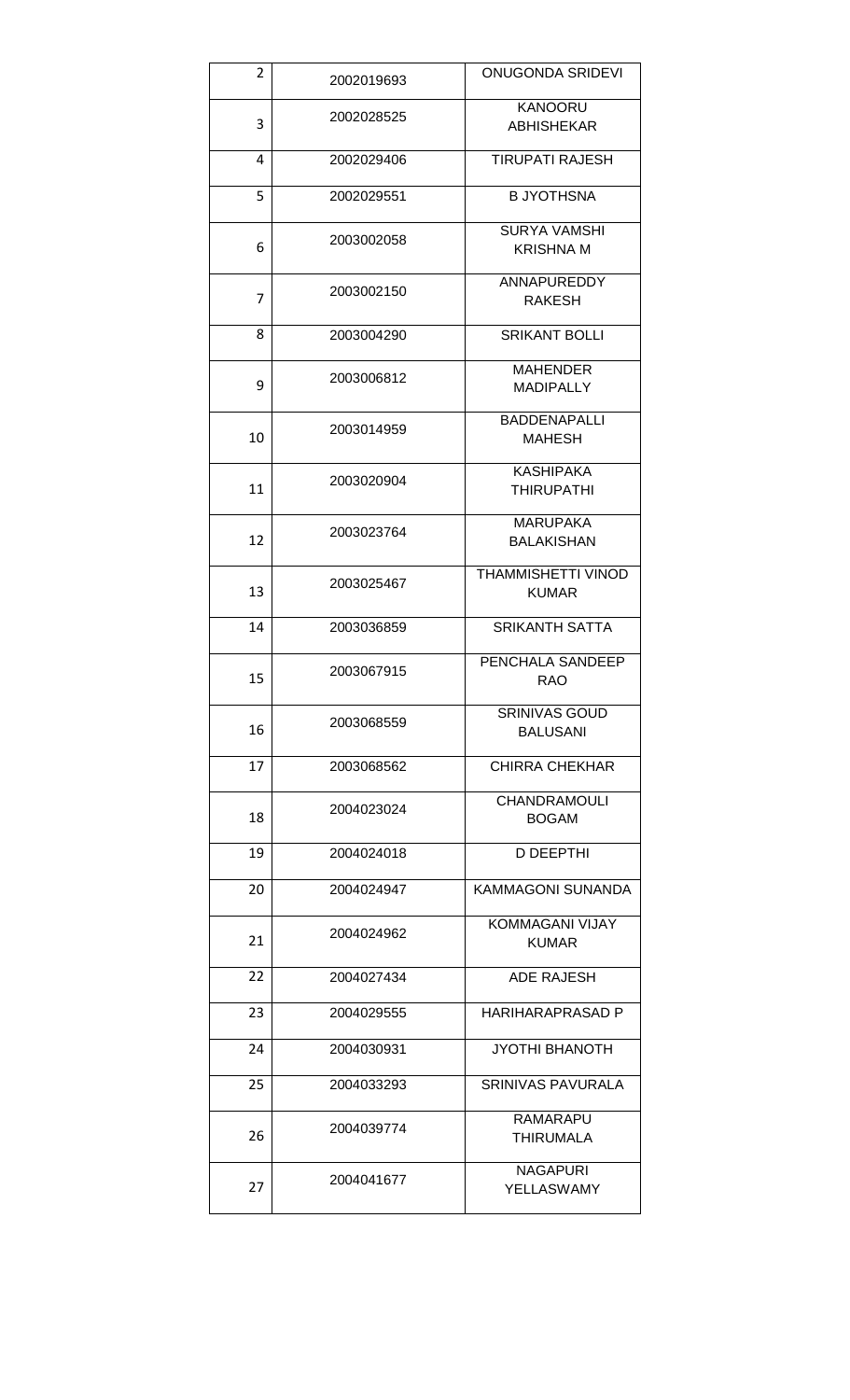| 28 | 2004042919 | KOTHA RAJU                              |
|----|------------|-----------------------------------------|
| 29 | 2004052042 | PANTHANGI BHASKAR                       |
| 30 | 2004053114 | <b>ORUGANTI</b><br><b>JAYASUDHA</b>     |
| 31 | 2004055329 | <b>EMMADI DAMODAR</b>                   |
| 32 | 2004056310 | RADAM RAJESH                            |
| 33 | 2004068684 | THIRUPATHI R                            |
| 34 | 2004068828 | MALLESH                                 |
| 35 | 2004074229 | <b>SURESH PARIKIRALA</b>                |
| 36 | 2004086896 | <b>CHINNALA GOUTHAM</b>                 |
| 37 | 2004087045 | RAMESH POOJARI                          |
| 38 | 2004087312 | <b>GOVINDULA</b><br><b>VINAYKUMAR</b>   |
| 39 | 2004088015 | <b>EESAM SRILATHA</b>                   |
| 40 | 2005005540 | <b>BIRAM DIVYA</b><br>SPANADANA         |
| 41 | 2005006213 | <b>MADIPALLY VENKATA</b><br>LAXMI       |
| 42 | 2005006725 | RAMADASU RAJANI                         |
| 43 | 2005011837 | SAIBABA KALASANI                        |
| 44 | 2005012043 | <b>DAGGUPATI DINESH</b><br><b>KUMAR</b> |
| 45 | 2005014914 | <b>THIRIPISETTY</b><br><b>MANOHAR</b>   |
| 46 | 2005020483 | <b>NAYUDU SAILAJA</b>                   |
| 47 | 2005024911 | <b>G NARESH KUMAR</b>                   |
| 48 | 2005042655 | S JHANSI LAKSHMI                        |
| 49 | 2005042716 | <b>KARUNAKAR</b><br>KONAKANCHI          |
| 50 | 2006002745 | SHIRISHA L S                            |
| 51 | 2006003306 | <b>M MURALI</b>                         |
| 52 | 2006008662 | <b>BEGARI ANITHA</b>                    |
| 53 | 2006011871 | <b>MADHURAVANI P</b>                    |
| 54 | 2006012631 | YADARAM NAVEEN                          |
| 55 | 2007001882 | <b>MAHESH P</b>                         |
| 56 | 2007003767 | M BASWARAJ                              |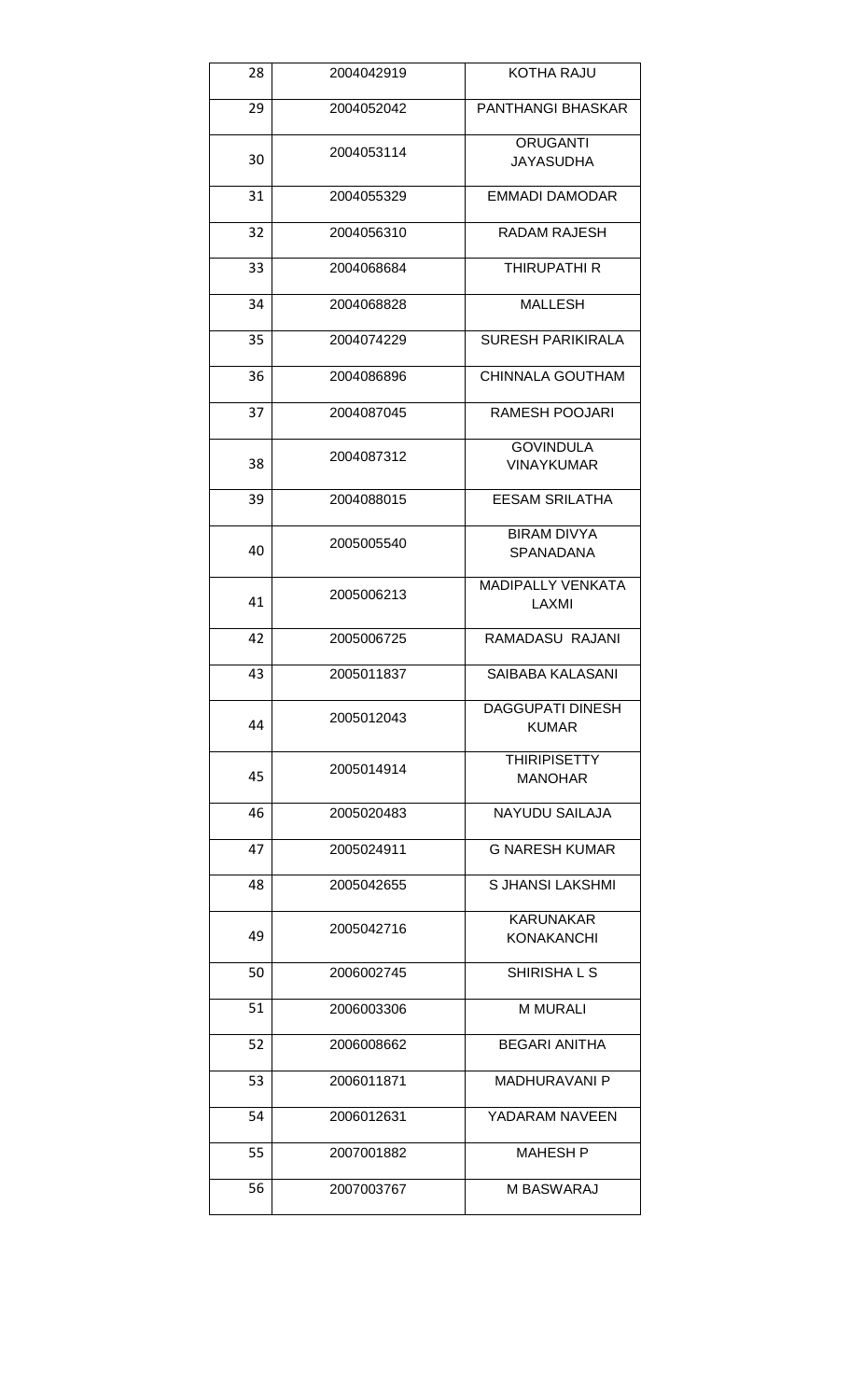| 57 | 2007004035 | T PRIYANKA                                    |
|----|------------|-----------------------------------------------|
| 58 | 2007004470 | <b>KOTHAKAPU SATISH</b><br><b>KUMAR REDDY</b> |
| 59 | 2007006626 | <b>BALARAJU J</b>                             |
| 60 | 2007013789 | <b>MALLESH</b>                                |
| 61 | 2007019241 | NIRANJAN P                                    |
| 62 | 2007021983 | N ANJANEYULU                                  |
| 63 | 2007027439 | M PRADEEP KUMAR                               |
| 64 | 2007027462 | <b>B LINGAMAIAH</b>                           |
| 65 | 2007040423 | <b>M NANDINI</b>                              |
| 66 | 2007040805 | <b>RAMUR</b>                                  |
| 67 | 2008002179 | <b>SWAMI NAKKA</b>                            |
| 68 | 2008002180 | <b>SWATHI</b><br><b>PATHANABOINA</b>          |
| 69 | 2008002209 | K NAGACHANDRA<br><b>REDDY</b>                 |
| 70 | 2008002417 | T UMA RANI                                    |
| 71 | 2008002568 | <b>VINODKUMAR REDDY</b><br><b>BOYA</b>        |
| 72 | 2008003400 | <b>KONDOJU KRANTHI</b>                        |
| 73 | 2008003518 | SAGAM ANUSHA                                  |
| 74 | 2008004226 | RAVI GURIJALA                                 |
| 75 | 2008005882 | SAIDULU YAMAGONI                              |
| 76 | 2008007645 | <b>MADHAVA REDDY</b><br><b>JULAKANTI</b>      |
| 77 | 2008007679 | <b>EDABOINA</b><br>ANJANEYULU                 |
| 78 | 2008008252 | RAVI CHALLA                                   |
| 79 | 2008009095 | SHAIK KHAJA                                   |
| 80 | 2008009208 | <b>MOKURALA SAIKUMAR</b>                      |
| 81 | 2008009528 | AKARAPU PRASHANTHI                            |
| 82 | 2008009717 | SAIDULU MAREPALLY                             |
| 83 | 2008010508 | <b>DHARAVATH</b><br>NARAMMA                   |
| 84 | 2008011825 | NAGARAJU GUNDU                                |
| 85 | 2008012633 | <b>GOGULA NAGARAJU</b>                        |